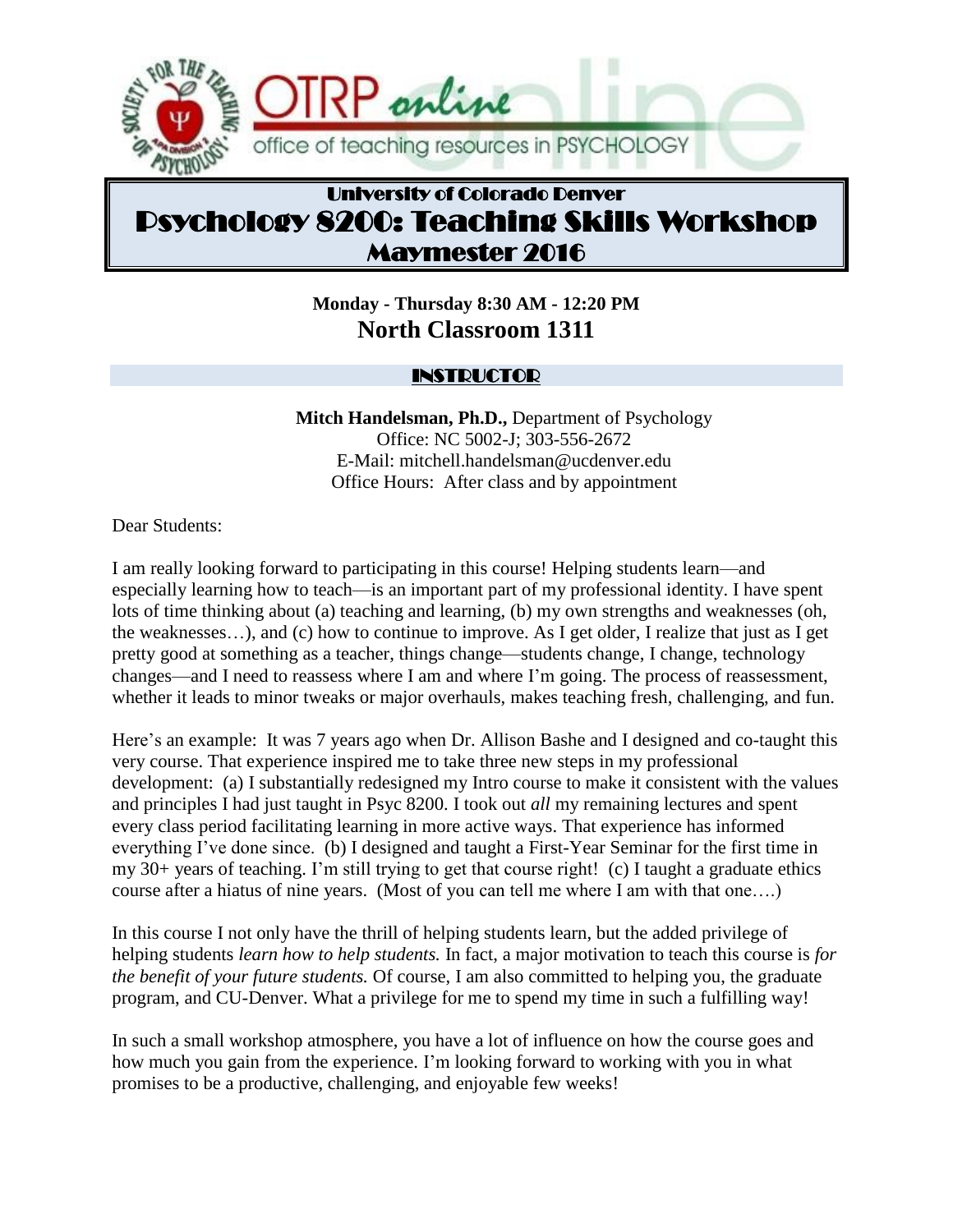MUS

٦

## COURSE ATMOSPHERE

.

In this course I invite you to take risks—to share your confusion, uncertainty, and untested ideas as well as your strengths and successes. Here are some guidelines/rules that we (all of us) will follow to create the best learning environment:

- 1. We will emphasize, and reward, **personal reflection on professional growth**. This course is a chance to explore your **hopes and fears**, your strengths and weaknesses.
- 2. Our classroom will be a **safe place** to explore. Your grades will be based not only (or primarily) on how much you succeed, but how much you try, how reflective you are, and how much you help and support others in our learning process.
- 3. We will take a **positive approach**. Although we certainly will be talking about weaknesses, the mission is to help you become the strongest teachers you can be. Thus, we will focus a lot on strengths and improvements.
- 4. We will **avoid orthodoxy.** There are few absolutes in teaching (although some involve ethical issues!). Thus, we will explore many suggestions but fewer rules, and we will avoid extreme positions (e.g., "Lecturing is NEVER…. Clickers are ALWAYS…."), especially about implementation of principles.
- 5. At the same time, there are **good reasons** to help us decide what we do as teachers. Personal preferences are informed and supplemented by good **data** and **principles** on which to base our judgments. Thus, we will move beyond "I've always done (or experienced) it this way," "It's what I do best," and other limited justifications.
- 6. **I will make every effort to practice what I preach**. It is a scary thing to presume to teach teachers how to teach. Thus, I will be taking risks as well. And I will share my thinking with you, about both successes and failures. My goal is to be transparent—without being invisible! To help us do this, Dr. Bashe and I developed what we call…
- **7. The "reflective time-out" (or "RTO") rule:** At any time during the class, any of you can call an RTO and ask me why I'm doing what I'm doing. We can explore my reasons.

### REQUIRED READING/VIEWING (Everything but the text is on Canvas)

#### **Text:**

 Svinicki, M., & McKeachie, W. (2014). *McKeachie's Teaching tips: Strategies, research, and theory for college and university teachers* (14th ed.)*.* Belmont, CA: Wadsworth, Cengage Learning. (The13th edition is just fine.)

#### **Articles:**

- "Essential Learning Outcomes," from AAC&U.
- Handelsman, M. M. (2012). Course evaluation for fun and profit: Student management teams. In J. Holmes, S.C. Baker, & J. R. Stowell (Eds.), *Essays from excellence in teaching* (Vol. 11, pp. 8-11). Retrieved from the Society for the Teaching of Psychology Web site: [http://teachpsych.org/ebooks/eit2011/index.php.](http://teachpsych.org/ebooks/eit2011/index.php)
- Harnish, R. J., McElwee, R. O., Slattery, J. M., Frantz, S., Haney, M. R., Shore, C. M., & Penley, J. (2011, January). Creating the foundation for a warm classroom climate: Best practices in syllabus tone. *APS Observer, 24*(1), 23-27.

#### PSYC 8200: Teaching Skills Workshop - 2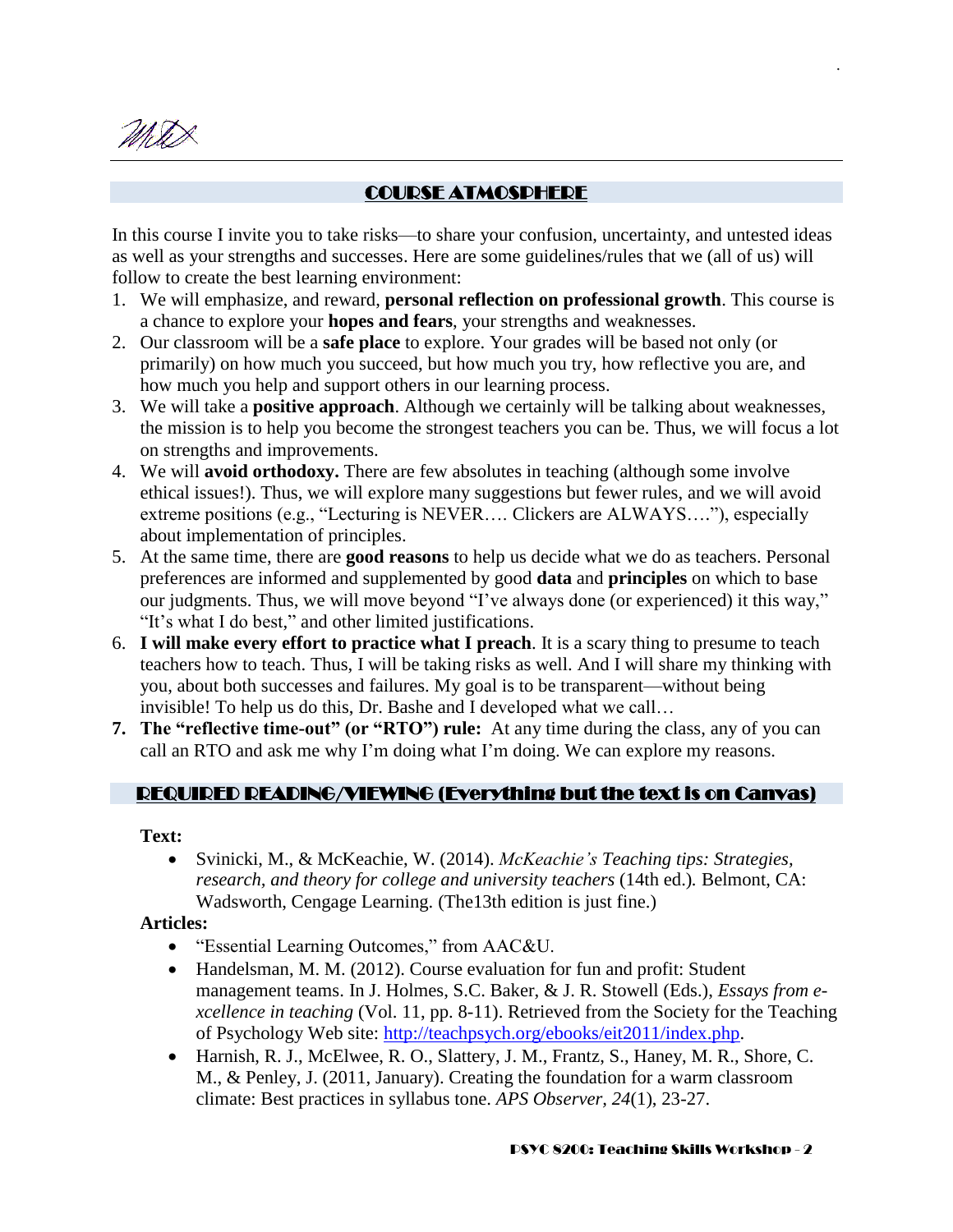Wolf, K., & Stevens, E. (2007). The role of rubrics in advancing and assessing student learning. *The Journal of Effective Teaching, 7*(1), 3-14.

#### **Videos:**

• Handelsman, M. M. (2011a, February). [Positive ethics and positive teaching.](http://www.youtube.com/watch?v=xw9J68b5S_Q) Invited workshop presented at the University of Texas at San Antonio. Available at [http://www.youtube.com/watch?v=xw9J68b5S\\_Q.](http://www.youtube.com/watch?v=xw9J68b5S_Q)

.

• Handelsman, M. M. (2011b, February). [Teaching philosophies.](http://www.youtube.com/watch?v=JeKWxInKTck) Invited workshop presented at the University of Texas at San Antonio. Available at [http://www.youtube.com/watch?v=JeKWxInKTck.](http://www.youtube.com/watch?v=JeKWxInKTck)

## OTHER SOURCES

#### **Readings:**

You will be reading articles and book chapters of your choice, to augment the text and in preparation for your presentations to the class. I have a bunch of books in my office that you can use. In addition, here are three sources of very useful and concise articles (all of which are in the External Links section of Canvas):

- Korn, J. H., & Sikorski, J. (2010). *A Guide for Beginning Teachers of Psychology*. Retrieved from the [Society for the Teaching of Psychology Web site:](http://teachpsych.org/ebooks/guide2010/index.php) <http://teachpsych.org/ebooks/guide2010/index.php>
- *Introductory Psychology Teaching Primer: A Guide for New Teachers of Psych 101.* [Free e-book: http://teachpsych.org/ebooks/intro2013/index.php](http://teachpsych.org/ebooks/intro2013/index.php)
- [Essays from E-xcellence in Teaching,](http://teachpsych.org/ebooks/eit.php) at<http://teachpsych.org/ebooks/eit.php>
- [Tomorrow's Professor:](http://cgi.stanford.edu/~dept-ctl/cgi-bin/tomprof/postings.php) <http://cgi.stanford.edu/~dept-ctl/cgi-bin/tomprof/postings.php>

#### **Recommended texts:**

- Buskist, W., & Davis, S. F. (Eds.). (2006). *Handbook of the teaching of psychology*. Boston, MA: Blackwell.
- Davis, S. F., & Buskist, W. (Eds.). (2002). *The teaching of psychology: Essays in honor of Wilbert J. McKeachie and Charles L. Brewer*. Mahwah, NJ: Erlbaum.

#### **Recommended listservs:**

- [PSYCHTEACHER](http://teachpsych.org/news/psychteacher.php) [\(http://teachpsych.org/news/psychteacher.php\)](http://teachpsych.org/news/psychteacher.php)
- [TOMORROW'S PROFESSOR](https://mailman.stanford.edu/mailman/listinfo/tomorrows-professor) [\(https://mailman.stanford.edu/mailman/listinfo/tomorrows-professor\)](https://mailman.stanford.edu/mailman/listinfo/tomorrows-professor)

### COURSE DESCRIPTION

Students will learn basic principles and strategies of good teaching and reflect on their own development as teachers. We will explore research, theory, and practical applications for teaching at the college level.

### COURSE OBJECTIVES

As you think about your educational experiences from kindergarten through graduate school, you probably have your own ideas about what makes a great teacher. In this course, we will explore many aspects of teaching in more depth: from the characteristics of great teachers to pragmatic issues such as preparing a syllabus. Naturally, these objectives are not mutually exclusive. For

#### PSYC 8200: Teaching Skills Workshop - 3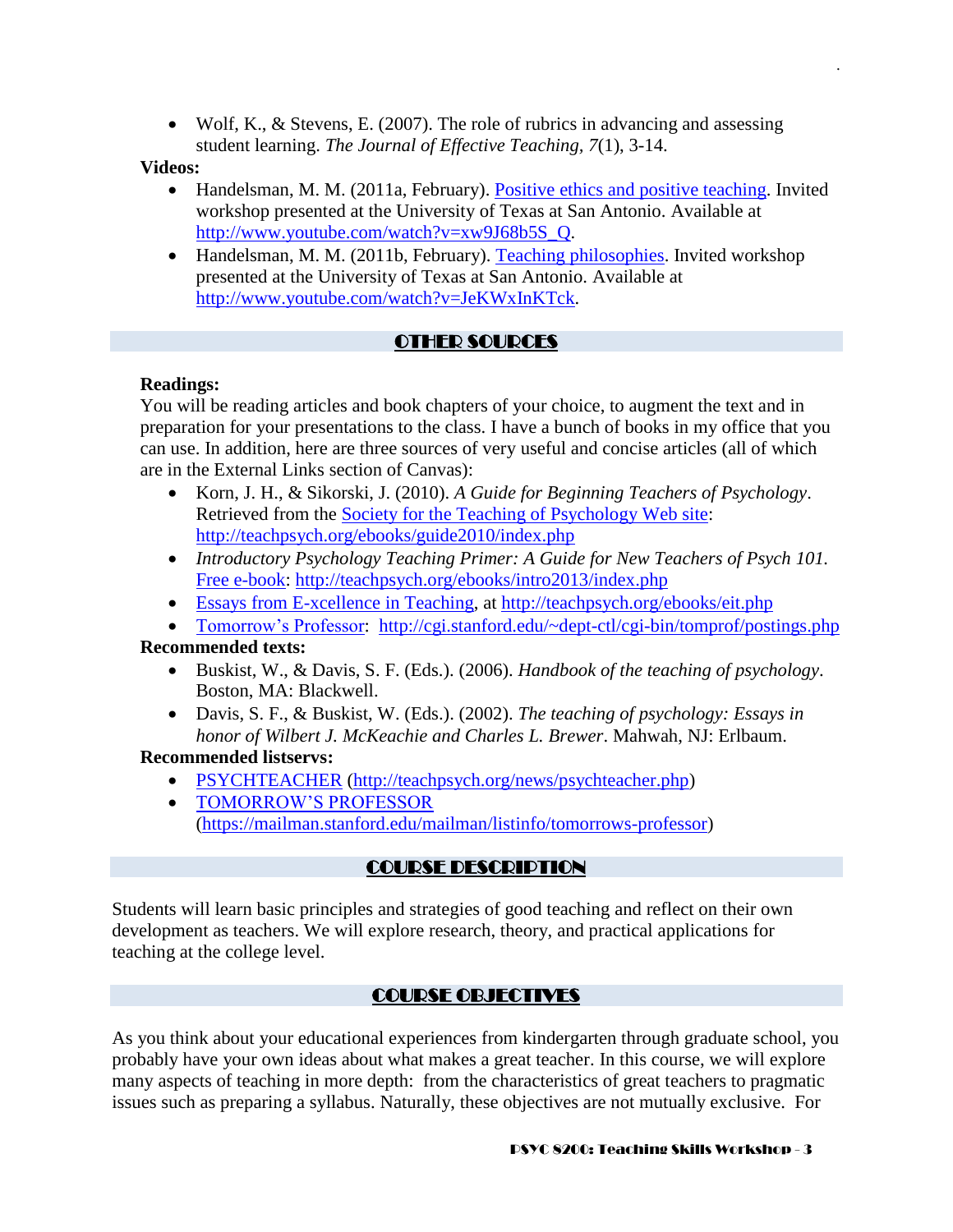example, most of the skills reflect combinations of virtues. Course objectives include:

Knowledge

- 1. Pedagogical principles and strategies of teaching
- 2. Teaching techniques (e.g., discussion, writing, grading)
- 3. Diversity of student backgrounds and experience
- 4. Ethical issues in teaching
- 5. Assessment of students' work

### Skills

- 6. Integration: Connecting experience with theory and research on college teaching
- 7. Self-Reflection: Integrating your experiences (e.g., as a student, TA) with the knowledge above to develop and assess your own teaching practices
- 8. Organization and preparation
- 9. Oral Communication
- 10. Written Communication, including revision and critiques
- 11. Pedagogy (practicing teaching techniques)
- 12. Risk taking: Trying and assessing new teaching behaviors
- 13. Ethical choice making

Virtues, Values, and Attitudes

- 14. Humility: E.g., understanding both your strengths and weaknesses as you develop into a great teacher
- 15. Respectfulness and compassion: E.g., student-oriented application of knowledge; fairness in relating to students
- 16. Prudence: E.g., continual self-assessment and professional development
- 17. Integrity: E.g., consistent application of pedagogical principles, ethics, personal virtues
- 18. Accountability: E.g., meeting deadlines, following directions, upholding commitments to fellow students
- 19. Courage: E.g., taking risks, honest self-assessment

## COURSE REQUIREMENTS

Maymester is a very concentrated course; you will be investing the same amount of effort (and number of hours) in these three weeks as you would in a regular 16-week semester. You need to submit all written work via Canvas, and it needs to be in Word or pdf format, double-spaced, with one-inch margins, in 12-point Times New Roman font. In addition, you need to bring four hard copies (stapled) to class—plus one for yourself.

- **1. Attendance:** Attendance is mandatory, because you need to be *active* participants in this course. Discussions and class exercises may be the most valuable part of your learning.
- **2. Assigned Reading and Viewing:** You are responsible for reading or viewing the assigned materials, in their entirety, *prior to* the class for which they are assigned. *For each assignment, come to class ready to teach us something you've learned from the assignment (see MTOs below), and with at least a couple sentences or passages that you'd like to*

.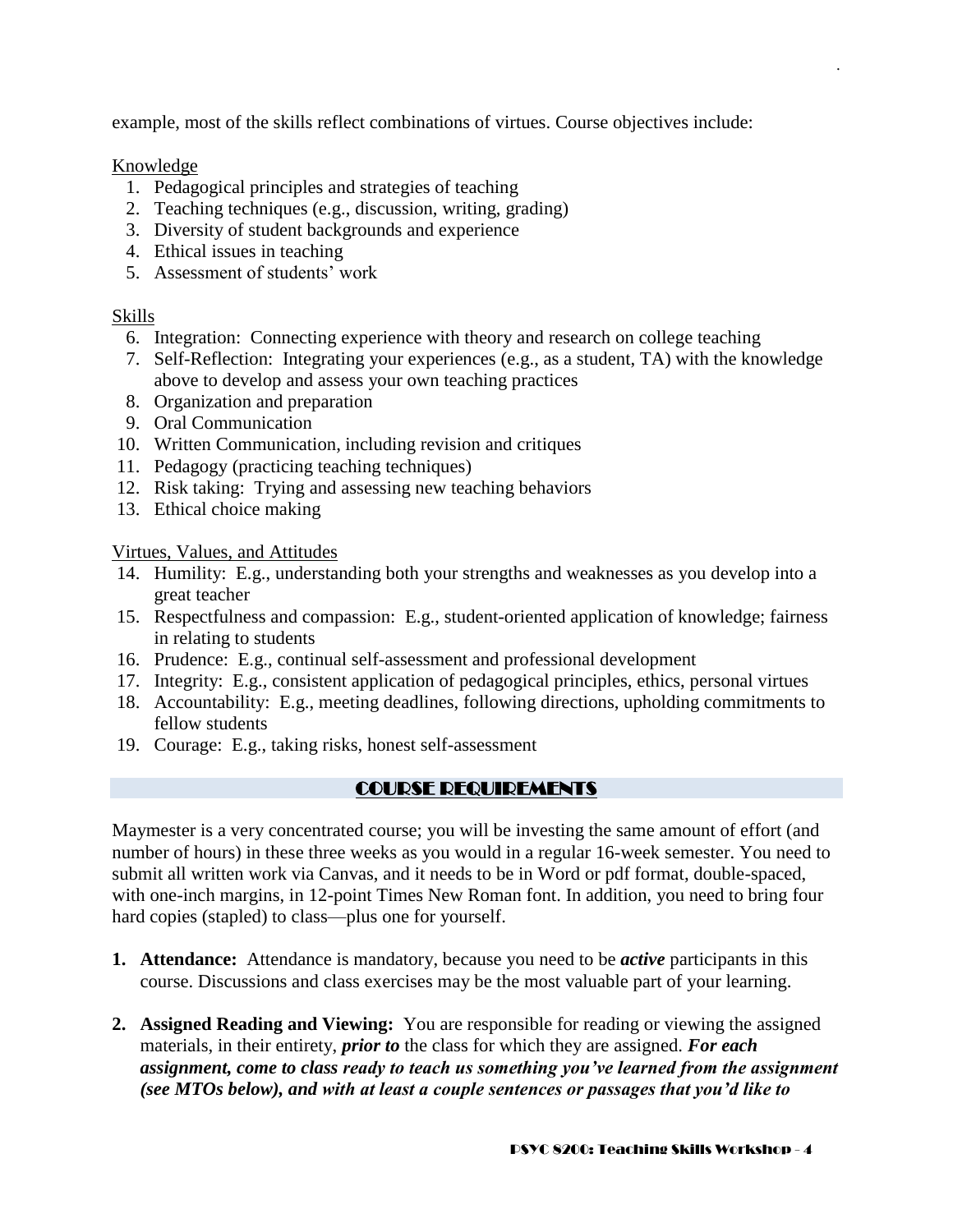*discuss.* If everyone is prepared it will be easier for you to participate actively and comfortably in class, which will affect your participation grade. Read the text very carefully and aim for a good *conceptual and practical* understanding. In addition to the chapters assigned in the course schedule, you will choose other materials to read, especially as you prepare to teach the rest of us (see Requirement #7).

.

- **3. Class Participation:** This class is a workshop, not a series of lectures or demonstrations. Therefore, we will spend class time discussing readings and participating in (and leading) class exercises. Class participation also includes **MTO's—mini-teaching experiences**, sharing your reactions to the readings, asking questions, and formulating concerns or reflecting on issues that you find important given your own identity as a teacher. Regardless of what professional role(s) you adopt in the future, it will be important for you to communicate your ideas, knowledge (and confusions) to students and colleagues. Participation is a skill set that you can learn and develop, whether you come by it naturally or not. In this course we all share the responsibility for making discussions and exercises useful. Because class participation is the backbone of a good teaching course, I weigh it heavily in determining your grade. Although grading class participation is subjective, it is not arbitrary. Please refer to "Class Participation Skills" (posted on Canvas) to examine the kinds of things I will be considering when assigning participation grades.
- **4. Teaching Values/Principles Paper:** As a first step in developing a teaching philosophy, you will prepare a **2-page** statement of the *three most important values and/or principles* that will govern your teaching. These values/principles should be broad enough to guide *all* your teaching, including classroom teaching, mentoring, advising, and informal interactions with students. You can begin by reflecting upon your own experiences as a student. In your paper you will define each of the three values/principles and demonstrate their centrality by showing how they will apply in a variety of teaching activities. It will help to have a few specific examples. These value/principles will be the foundation of your philosophy.
- **5. Critiques:** To help you perfect your feedback, writing, and revising skills, you will be critiquing draft philosophy statements of your colleagues.
- **6. The "Course Portfolio":** The following are elements of your **course portfolio**, which you will submit at the end of the course. Think of the portfolio as part of your application for a teaching position. You will be working on drafts of the major documents—your philosophy statement and syllabus—during the course.
	- **a. Teaching Philosophy:** This statement (**4 pages max**) will be an in-depth exploration. You can find reference materials and examples of teaching philosophies on Canvas. Your colleagues and I will critique a draft of your teaching philosophy.
	- **b. Syllabus:** You will prepare a syllabus for one course you plan on (or dream of) teaching. You probably already know some things you'd like to see or not see in course syllabi; in addition, you can find the CLAS syllabus guidelines on Canvas.
	- **c. Materials from your Experiential Teaching Opportunity (see Requirement #7):**  These will vary depending upon the kind of teaching you do, but will probably include an outline of your session, copies of any audio-visual materials, and handouts.
	- **d. Self-Assessment:** The self-assessment is a critical part of the course portfolio. You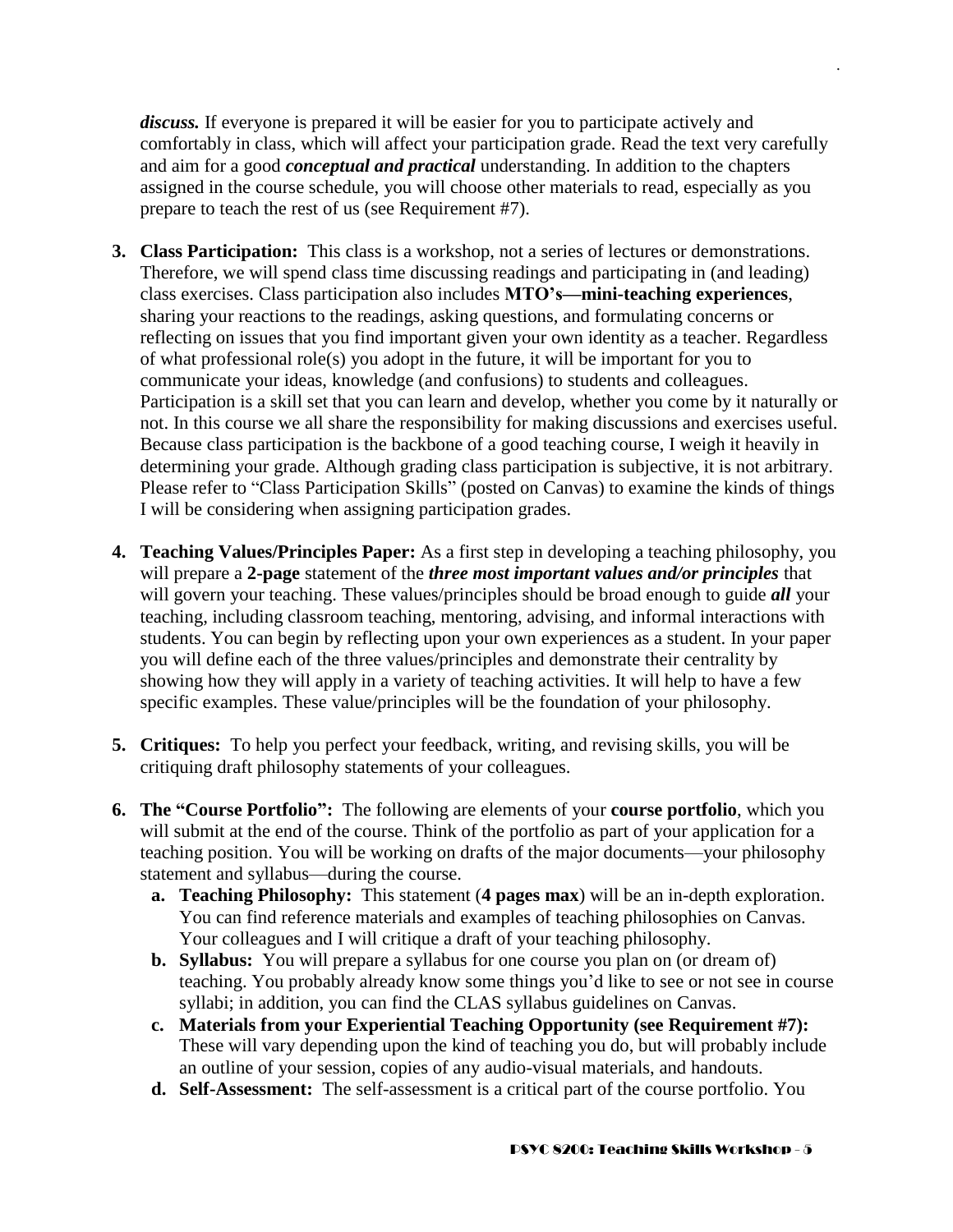should reflect on your written work (e.g., philosophy, syllabus). Along what dimensions did you critique your own work and the work of others? What principles and knowledge did you use to revise your drafts? What specific revisions did you make? You should discuss your strengths, weaknesses, and areas about which you would like to get more feedback. You should also reflect upon your experiential teaching opportunity and MTOs, including a frank and thorough discussion of the strengths and weaknesses of your class presentations and your reactions to the feedback you received.

.

- **7. Experiential Teaching Opportunity (ETO):** You will get a chance to demonstrate that you (a) have explored a teaching strategy or technique in depth, (b) can develop an implementation of your new pedagogical knowledge, (c) can receive and respond to feedback about your teaching, and (d) have formed a good conceptual and experiential understanding of some course material.
	- **a.** You will prepare and teach a 45-60 minute session to help us learn about a particular teaching strategy or technique—by both hearing about it and *experiencing it*. Of course, you can incorporate a variety of teaching techniques (e.g., lecture, discussion, exercises, food), but you should strive for consistency between what and how you are teaching. Your presentation will be informed by the articles and/or chapters that you choose.
	- **b.** Presentations start May 31; we will arrange dates during the first week of class.
	- **c.** Your fellow students and I will be your students for your presentation. Following your presentation, we will discuss the presentation and provide feedback. You may also want to prepare an evaluation of your presentation for your "students" to complete at the conclusion of your "class."
	- **d.** Grading: This teaching opportunity is part of class participation. I will look at your engagement in the process, including risk-taking, critical self-reflection, openness to feedback, identifying strengths, and how all of this influenced your learning and your journey towards excellence. (In other words, you don't get points off for not sticking to your script or having the wrong size fonts on PowerPoint slides!) An important part of this assignment is your *thinking*, which you will include in your self-assessment.

| <b>GRADING</b>                                                   |   |                                                                                         |                                                                                                                                              |                         |                                                    |
|------------------------------------------------------------------|---|-----------------------------------------------------------------------------------------|----------------------------------------------------------------------------------------------------------------------------------------------|-------------------------|----------------------------------------------------|
| You can earn a total of 1000 points:                             |   | $\bullet$<br>$\bullet$<br>$\bullet$<br>$\bullet$<br>$\bullet$<br>$\bullet$<br>$\bullet$ | <b>Class Participation:</b><br>Value/Principles paper:<br>Critiques:<br>Self-assessment:<br>Philosophy:<br>Syllabus:<br><b>ETO</b> materials |                         | 300 points<br>50<br>100<br>200<br>150<br>150<br>50 |
| I will assign course grades based on the following point totals: |   |                                                                                         |                                                                                                                                              |                         |                                                    |
| 920-1000<br>A                                                    | C | 720-779                                                                                 |                                                                                                                                              | The point cutoffs are   |                                                    |
| $900 - 919$<br>$\mathbf{A}$                                      |   | 700-719                                                                                 |                                                                                                                                              | firm This means that an |                                                    |

| $A -$ | 900-919 |      | 700-719 | $\int$ firm. This means that an |
|-------|---------|------|---------|---------------------------------|
| $B+$  | 880-899 | $D+$ | 680-699 | 899 is a $B$ + and a 900 is     |
| B     | 820-879 |      | 620-679 | an $A$ -.                       |
|       |         |      |         |                                 |

#### PSYC 8200: Teaching Skills Workshop - 6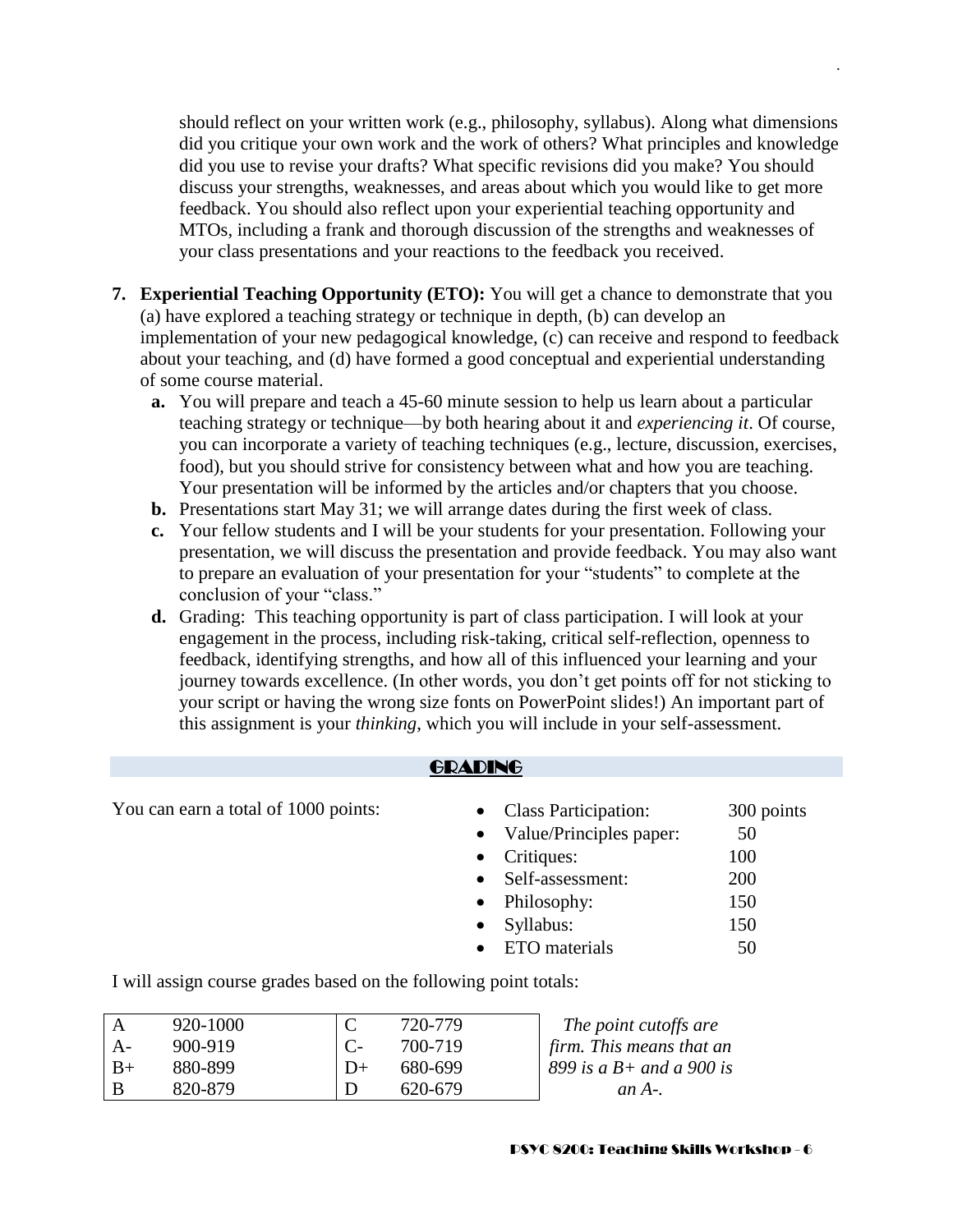|         | <b>COURSE POLICIES</b> |  |
|---------|------------------------|--|
| 780-799 | < 600                  |  |
| 800-819 | 600-619                |  |

**1. Late Papers/Missed Assignments Policy**: All written work (except the portfolio) is due at 8:30 am (the beginning of class) on the due date—submitted via Canvas and with four hard copies required in class (plus one for yourself) . If you turn in drafts late, you run the risk of not getting feedback in addition to losing 50 points. There is no way to make up the experiential teaching opportunity (although some last-minute switching might be possible if you notify us in advance).

.

- *2.* **Closure Policy:**In the event that the campus is closed, you must still complete and submit all assignments. That means that you should do that class's assignments AND the assignments for the following class.
- **3. CLAS Academic Dishonesty Policy**: "Students are required to know, understand, and comply with the CU Denver Academic Dishonesty Policy as detailed in the Catalog and on the CLAS website. Academic dishonesty consists of plagiarism, cheating, fabrication and falsification, multiple submission of the same work, misuse of academic materials, and complicity in academic dishonesty. If you are not familiar with the definitions of these offenses, go to our policy on [Academic Dishonesty](http://www.ucdenver.edu/academics/colleges/CLAS/faculty-staff/policies/HandlingAcademicDishonesty/Pages/Definition-of-Academic-Dishonesty.aspx)

[\(http://www.ucdenver.edu/academics/colleges/CLAS/faculty-](http://www.ucdenver.edu/academics/colleges/CLAS/faculty-staff/policies/HandlingAcademicDishonesty/Pages/Definition-of-Academic-Dishonesty.aspx)

[staff/policies/HandlingAcademicDishonesty/Pages/Definition-of-Academic-](http://www.ucdenver.edu/academics/colleges/CLAS/faculty-staff/policies/HandlingAcademicDishonesty/Pages/Definition-of-Academic-Dishonesty.aspx)

[Dishonesty.aspx\)](http://www.ucdenver.edu/academics/colleges/CLAS/faculty-staff/policies/HandlingAcademicDishonesty/Pages/Definition-of-Academic-Dishonesty.aspx). This course assumes your knowledge of these policies and definitions. Failure to adhere to them can result in possible penalties ranging from failure of this course to dismissal from the University; so, be informed and be careful." If this is unclear to you, ask me.

- **4. CLAS Policy on Incompletes**: "Incomplete grades are NOT granted for low academic performance. To be eligible for an Incomplete grade, students MUST (1) successfully complete 75 percent of the course, (2) have special circumstances (verification may be required) that preclude the student from attending class and completing graded assignments, and (3) make arrangements to complete missing assignments with the original instructor. Verification of special circumstances is required. Completion of a CLAS Course Completion Agreement is strongly suggested. Incompletes cannot be awarded that stipulate (1) a student may repeat the entire course, (2) repeat or replace existing grades, (3) allow the student an indeterminate period of time to complete a course, or (4) allow the student to repeat the course with a different instructor. The CLAS Course Completion Agreement is available from the CLAS Advising Office."
- **5. Different Abilities**: If you have a physical, psychiatric, medical, or learning disability that will make it difficult for you to carry out assigned course work or that will require extra time on examinations, you need to contact and be registered with the Office of Disability Resources and Services (NC 2514, 303-556-3450, 303-556-4766 TDD). They will review your concerns and determine with you what accommodations are necessary and appropriate. If you choose not to accept the accommodations set forth by the DRS, you MUST complete all assignments and do all coursework in the same manner as all other students. No exceptions or alternate forms of evaluation can be used except those mandated by the DRS. University policy does not allow us to give any form of aid unless it is formally mandated by the DRS. All information and documentation of disability will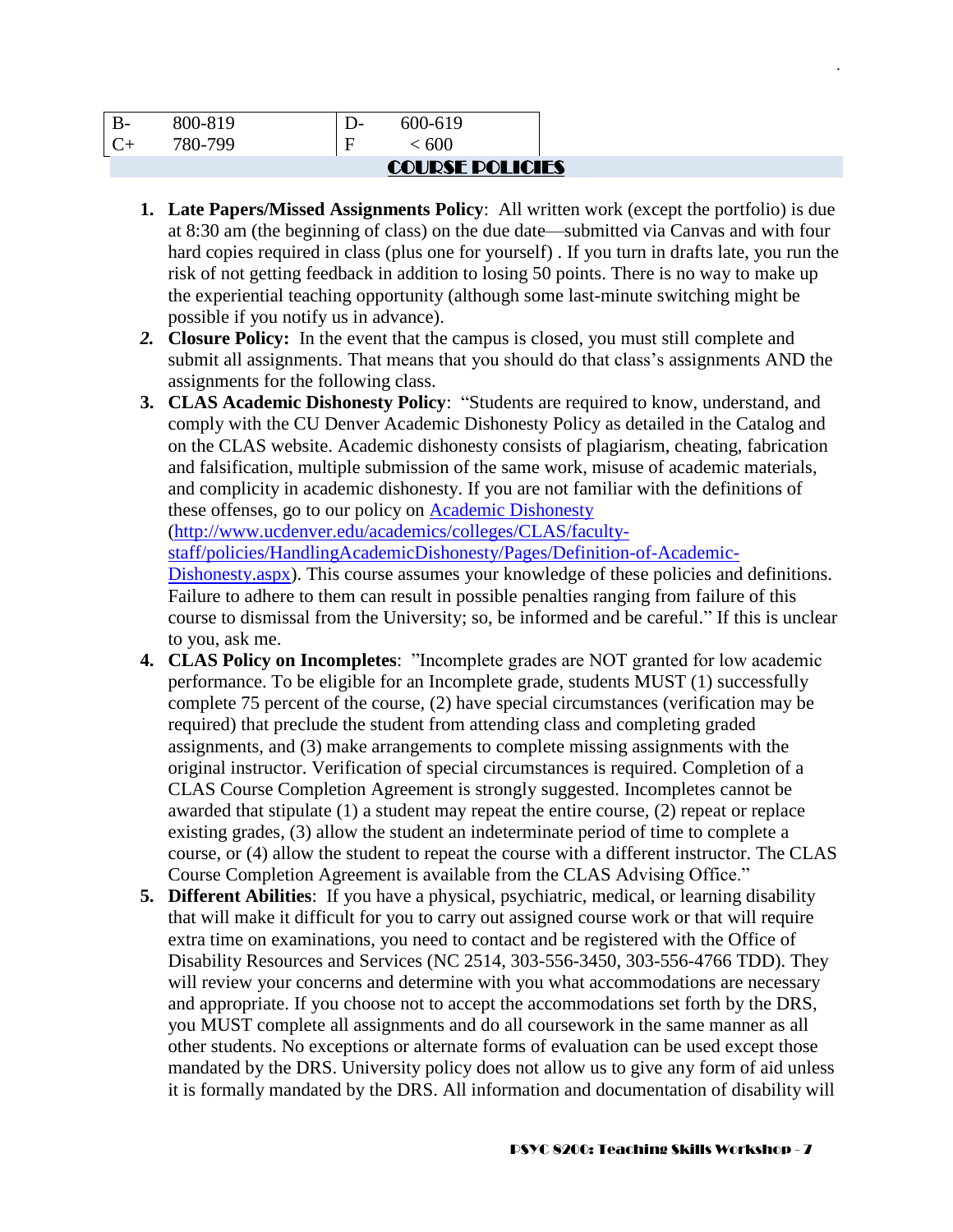be kept confidential.

### COURSE SCHEDULE AND ASSIGNMENTS

.

As this class is designed for you to be active participants, it may not be possible or desirable to stick rigidly to the schedule that is outlined below. As such, the following schedule is subject to change. However, I will consult with you and give adequate notice of any major changes.

| <b>Date</b> | Topic                                                                          | <b>Readings and Assignments</b>                                                                                                                                                                                                                                                                      |  |  |
|-------------|--------------------------------------------------------------------------------|------------------------------------------------------------------------------------------------------------------------------------------------------------------------------------------------------------------------------------------------------------------------------------------------------|--|--|
| M 5/16      | Introductions                                                                  | 1. Syllabus<br>2. Introspection Exercise – complete and bring to class                                                                                                                                                                                                                               |  |  |
| Tu 5/17     | A Call to Teach: Getting<br><b>Started</b>                                     | 1. Svinicki & McKeachie, Chs. 1-3<br>2. Harnish et al., 2011<br>3. View Handelsman, 2011b - "Teaching<br>Philosophies" – at least the first half<br>4. "Essential Learning Outcomes"<br>5. Prepare a very short and informal MTO on some<br>reading/viewing for today, and for each class<br>period. |  |  |
| W 5/18      | <b>Basic Skills</b>                                                            | 1. Svinicki & McKeachie, Chs. 4-6                                                                                                                                                                                                                                                                    |  |  |
| Th $5/19$   | Assessment and Grading                                                         | 1. Svinicki & McKeachie, Chs. 7-10<br>2. Wolf & Stevens, 2007<br>3. TEACHING VALUES/PRINCIPLES PAPER<br><b>DUE</b>                                                                                                                                                                                   |  |  |
| M 5/23      | Understanding students                                                         | 1. Svinicki & McKeachie, Chs. 11-13<br>2. DRAFT SYLLABUS DUE (4 copies to class)                                                                                                                                                                                                                     |  |  |
| T 5/24      | <b>Active Learning</b>                                                         | 1. Svinicki & McKeachie, Chs. 14-17                                                                                                                                                                                                                                                                  |  |  |
| W 5/25      | Skills, skills, and more skills<br><b>Student Presentation #1</b>              | 1. Svinicki & McKeachie, Chs. 18-19<br>2. Handelsman (2012) SMT essay<br>3. Print out and bring "SMT HANDOUT" to class                                                                                                                                                                               |  |  |
| Th 5/26     | Teaching for higher-level goals<br><b>Student Presentation #2</b><br>$\bullet$ | 1. Svinicki & McKeachie, Chs. 20-21<br>2. DRAFT TEACHING PHILOSOPHY DUE (4<br>copies in class)                                                                                                                                                                                                       |  |  |
| M 5/30      | <b>MEMORIAL DAY: NO CLASS</b>                                                  |                                                                                                                                                                                                                                                                                                      |  |  |
| Tu 5/31     | Ethics (you knew this was<br>coming)<br><b>Student Presentation #1</b>         | 1. Svinicki & McKeachie, Ch. 22<br>2. View Handelsman, 2011a - "Positive Ethics"<br><b>CRITIQUES DUE</b> (4 copies in class)<br>3.                                                                                                                                                                   |  |  |
| $W_6/1$     | More skills, more learning<br>Student Presentations #2 and<br>3                | 1. Svinicki & McKeachie, Ch. 23                                                                                                                                                                                                                                                                      |  |  |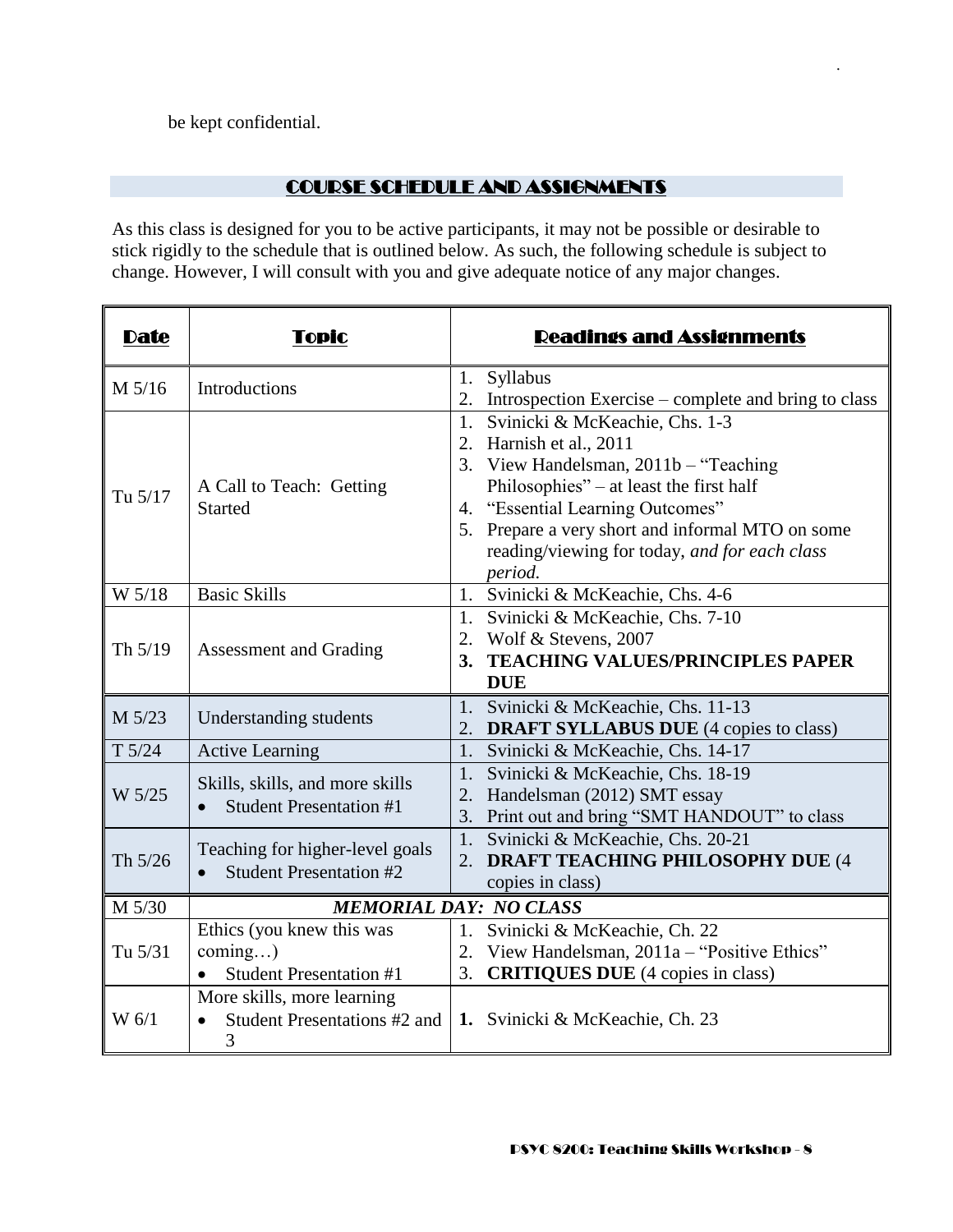| $\parallel$ Th 6/2 | Wrap-Up<br><b>Student Presentation #4</b> | Bring your Introspection Exercise from Day 1 to<br>class<br>2. COURSE PORTFOLIO (philosophy, syllabus,<br>ETO materials, self-assessment) DUE by noon on<br>June 3. |
|--------------------|-------------------------------------------|---------------------------------------------------------------------------------------------------------------------------------------------------------------------|
|                    |                                           |                                                                                                                                                                     |

.